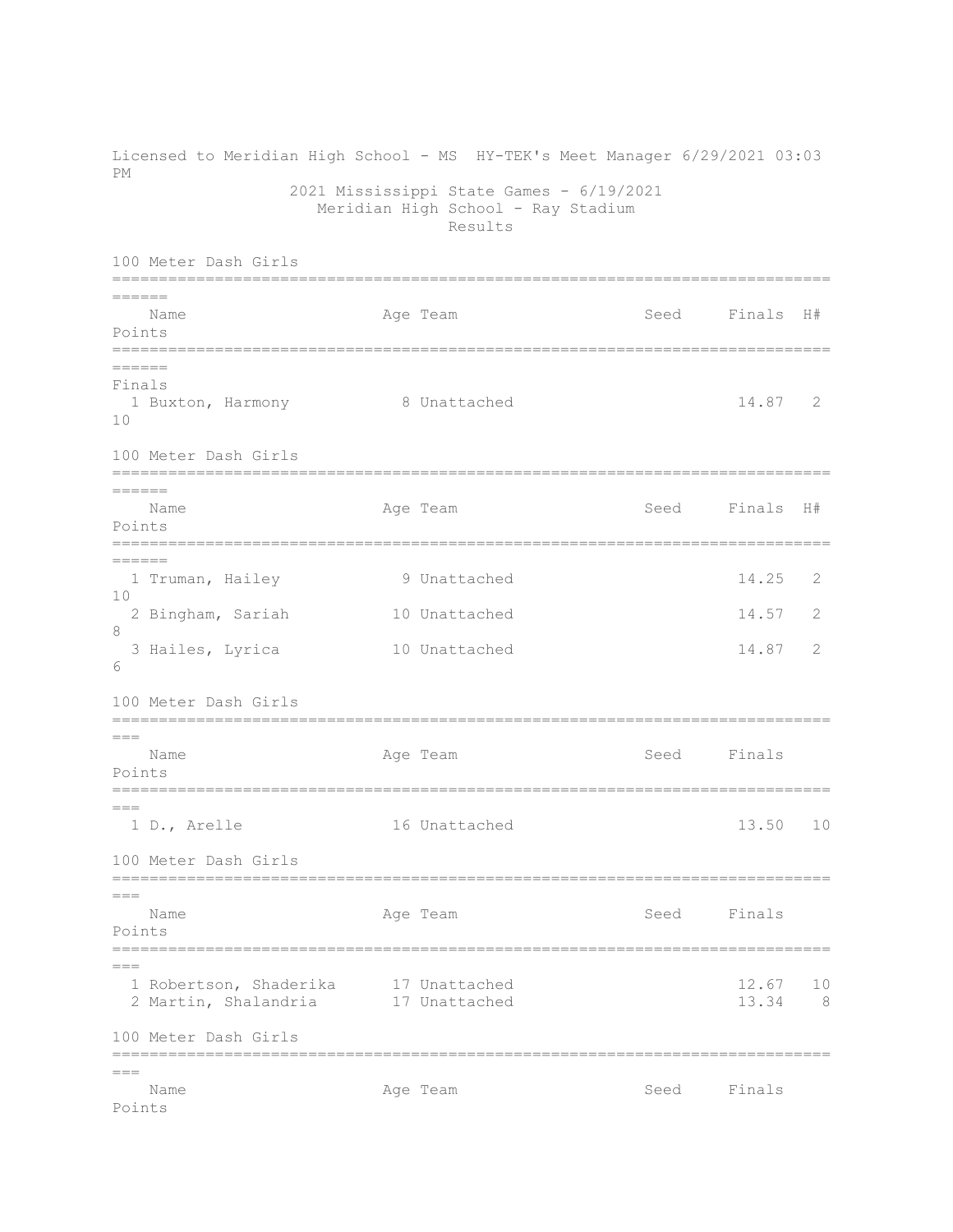| $---$               | 1 Jackson, Jackie                     | 55 Unattached                  |      | 19.33          | 10     |
|---------------------|---------------------------------------|--------------------------------|------|----------------|--------|
|                     | 200 Meter Dash Girls                  |                                |      |                |        |
| $== ==$             |                                       |                                |      |                |        |
| Points              | Name                                  | Age Team                       | Seed | Finals         |        |
| $== =$              |                                       |                                |      |                |        |
|                     | 1 Buxton, Harmony                     | 8 Unattached                   |      | 43.57          | 10     |
|                     | 200 Meter Dash Girls                  |                                |      |                |        |
| $== ==$             |                                       |                                |      |                |        |
| Points              | Name                                  | Age Team                       | Seed | Finals         |        |
| $---$               |                                       |                                |      |                |        |
|                     | 1 Truman, Hailey                      | 9 Unattached                   |      | 40.10          | $10$   |
|                     | 2 Hailes, Lyrica<br>3 Bingham, Sariah | 10 Unattached<br>10 Unattached |      | 41.45<br>42.45 | 8<br>6 |
|                     | 200 Meter Dash Girls                  |                                |      |                |        |
|                     |                                       |                                |      |                |        |
| ======              | Name                                  | Age Team                       | Seed | Finals         | H#     |
| Points              | --------                              |                                |      |                |        |
| ======              |                                       |                                |      |                |        |
| 10                  | 1 Ray, Aleese                         | 12 Unattached                  |      | 30.23          | 2      |
|                     | 2 Clark, Zauria                       | 12 Unattached                  |      | 31.34          | 2      |
| 8                   | 3 McDougle, Lala                      | 12 Unattached                  |      | 32.56          | 2      |
| 6                   |                                       |                                |      |                |        |
|                     | 200 Meter Dash Girls                  |                                |      |                |        |
| $=======$           |                                       |                                |      |                |        |
| Points              | Name                                  | Age Team                       |      | Seed Finals H# |        |
| ======              |                                       |                                |      |                |        |
| 10                  | 1 Dillion, Evelle                     | 16 Unattached                  |      | 28.91          | 2      |
|                     |                                       |                                |      |                |        |
|                     | 200 Meter Dash Girls<br>=======       |                                |      |                |        |
| $=$ $=$ $=$ $=$ $=$ | Name                                  | Age Team                       | Seed | Finals H#      |        |
| Points              |                                       |                                |      |                |        |
| ======              | =======================               |                                |      |                |        |
| 10                  | 1 Robertson, Shaderika 17 Unattached  |                                |      | 27.89          | 2      |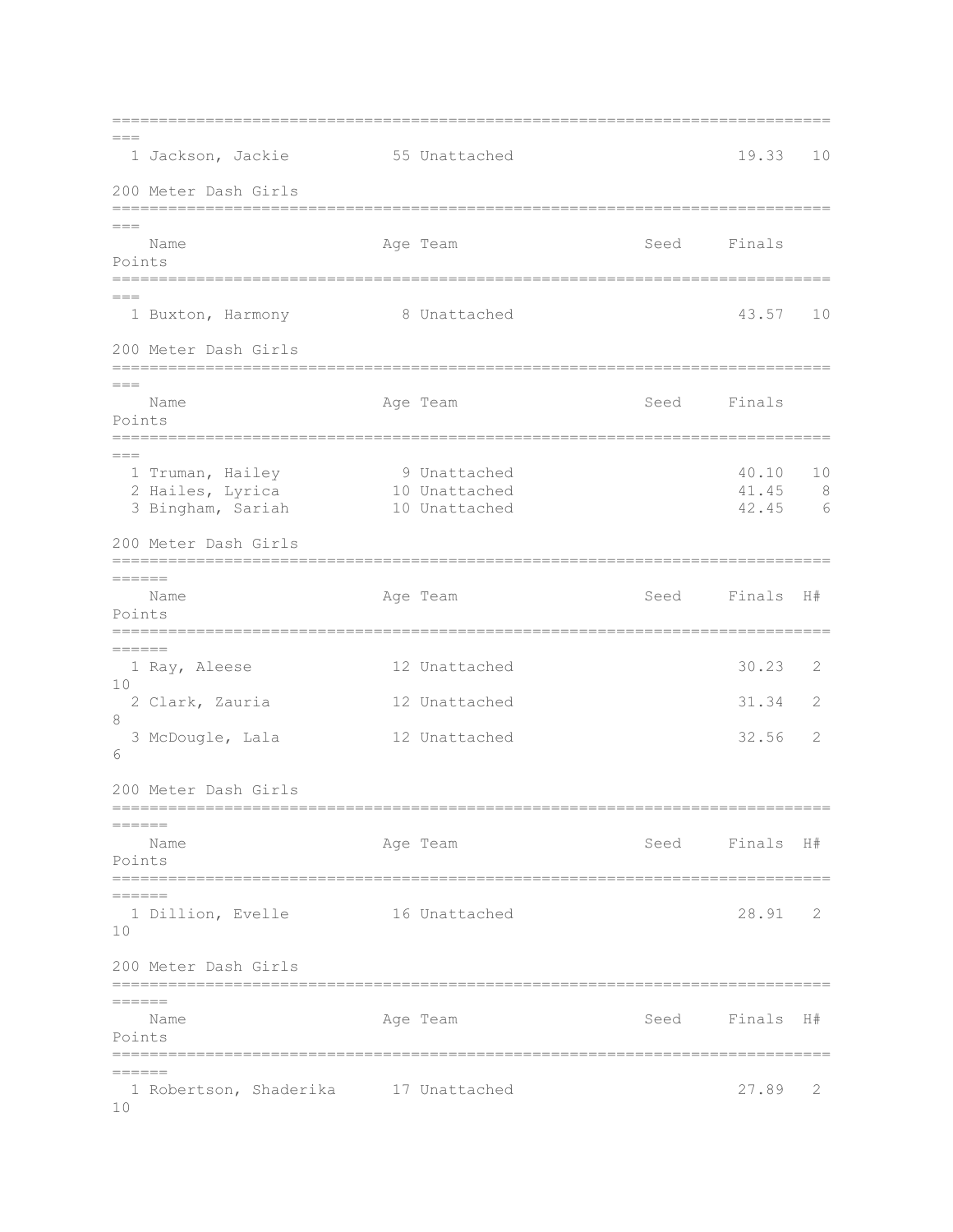2 Martin, Shalandria 17 Unattached 28.45 2 8 3 Bourrange, Brynesha 18 Unattached 28.89 2 6 200 Meter Dash Girls =============================================================================  $==-$ Name Age Team Seed Finals Points =============================================================================  $=$ 1 Moore, Michaela 32 Unattached 45.67 10 200 Meter Dash Girls ============================================================================= === Name **Age Team** Age Team Seed Finals Points ============================================================================= === 1 Redd, Rita 40 Unattached 41.56 10 400 Meter Dash Girls =============================================================================  $=$ Name **Age Team** Age Team Seed Finals Points =============================================================================  $---$  1 Hailes, Lyrica 10 Unattached 1:20.67 10 2 Bingham, Sariah 10 Unattached 1:21.89 8 400 Meter Dash Girls =============================================================================  $=$ Name **Age Team** Age Team Seed Finals Points =============================================================================  $=$ 1 Blackstock, Sloan 12 Unattached 1:14.65 10 2 Clark, Zauria 12 Unattached 1:15.34 8 3 McDougle, Lala 12 Unattached 1:17.56 6 4 McDougle, Jordan 12 Unattached 1:18.30 5 400 Meter Dash Girls =============================================================================  $=$ Name and Age Team Seed Finals H# Points =============================================================================  $=$ 1 Bourrage, Jashante 14 Unattached 1:09.56 2 10 2 Brianna, Brown 13 Unattached 1:10.67 2 8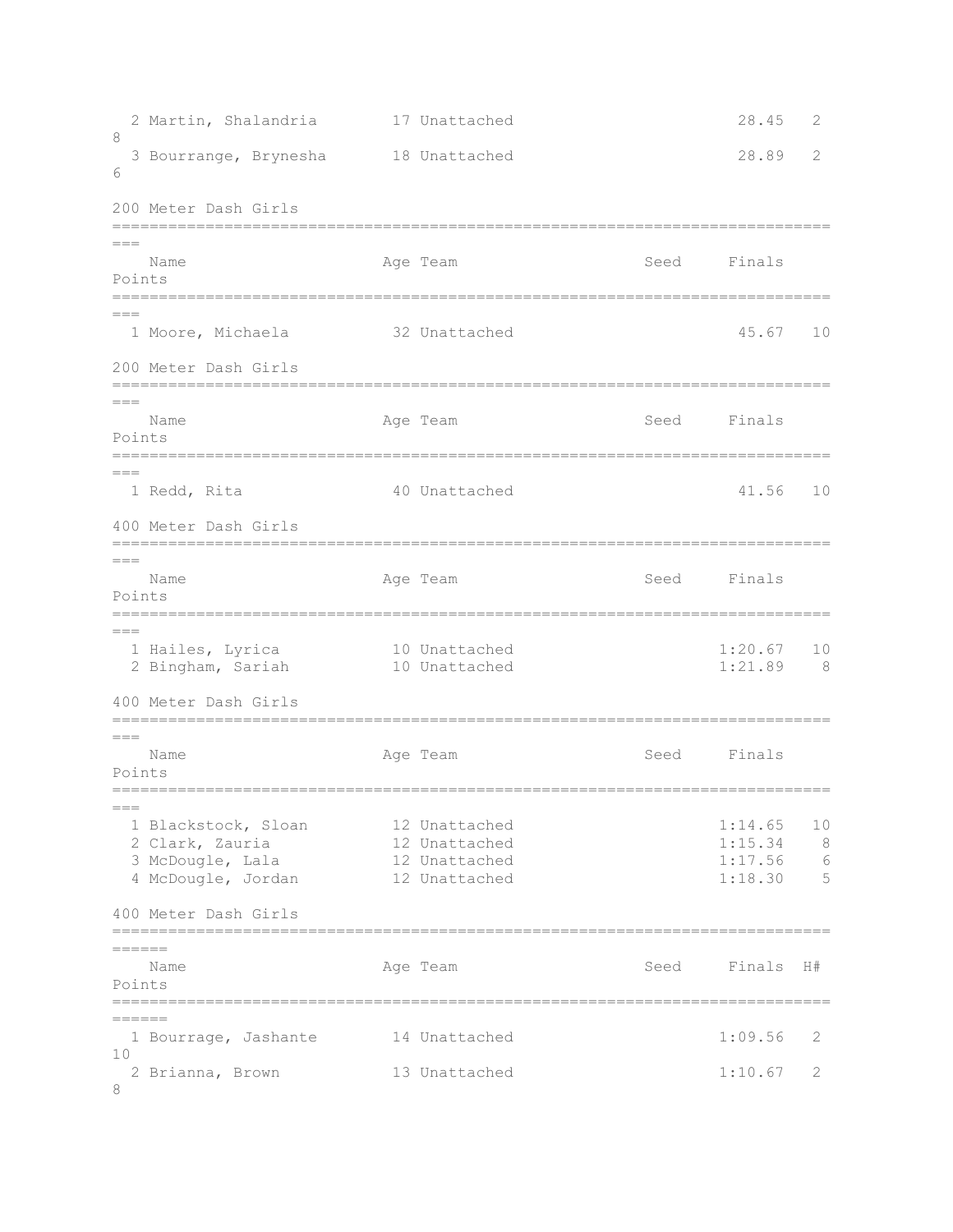400 Meter Dash Girls =============================================================================  $=======$ Name **Age Team Seed Finals H**# Points =============================================================================  $======$  1 Bourrange, Brynesha 18 Unattached 1:07.67 2 10 400 Meter Dash Girls ============================================================================= ====== Name **Age Team** Age Team Seed Finals H# Points ============================================================================= ====== 1 Jackson, Jackie 55 Unattached 1:45.45 2 10 800 Meter Run Girls =============================================================================  $=$ Name **Age Team** Age Team Seed Finals Points =============================================================================  $=$ 1 Bourrage, Jashante 14 Unattached 11 3:36.70 10 800 Meter Run Girls =============================================================================  $===$ Name **Age Team** Age Team Seed Finals Points =============================================================================  $=$  1 Grant, Princess 18 Unattached 3:24.97 10 800 Meter Run Girls ============================================================================= === Name **Age Team** Age Team Seed Finals Points ============================================================================= === 1 Jackson, Jackie 55 Unattached 5:12.06 10 1500 Meter Run Girls =============================================================================  $=$ Name **Age Team** Age Team Seed Finals Points =============================================================================  $---$ 1 Blackstock, Sloan 12 Unattached 7:06.61 10 100 Meter Hurdles Girls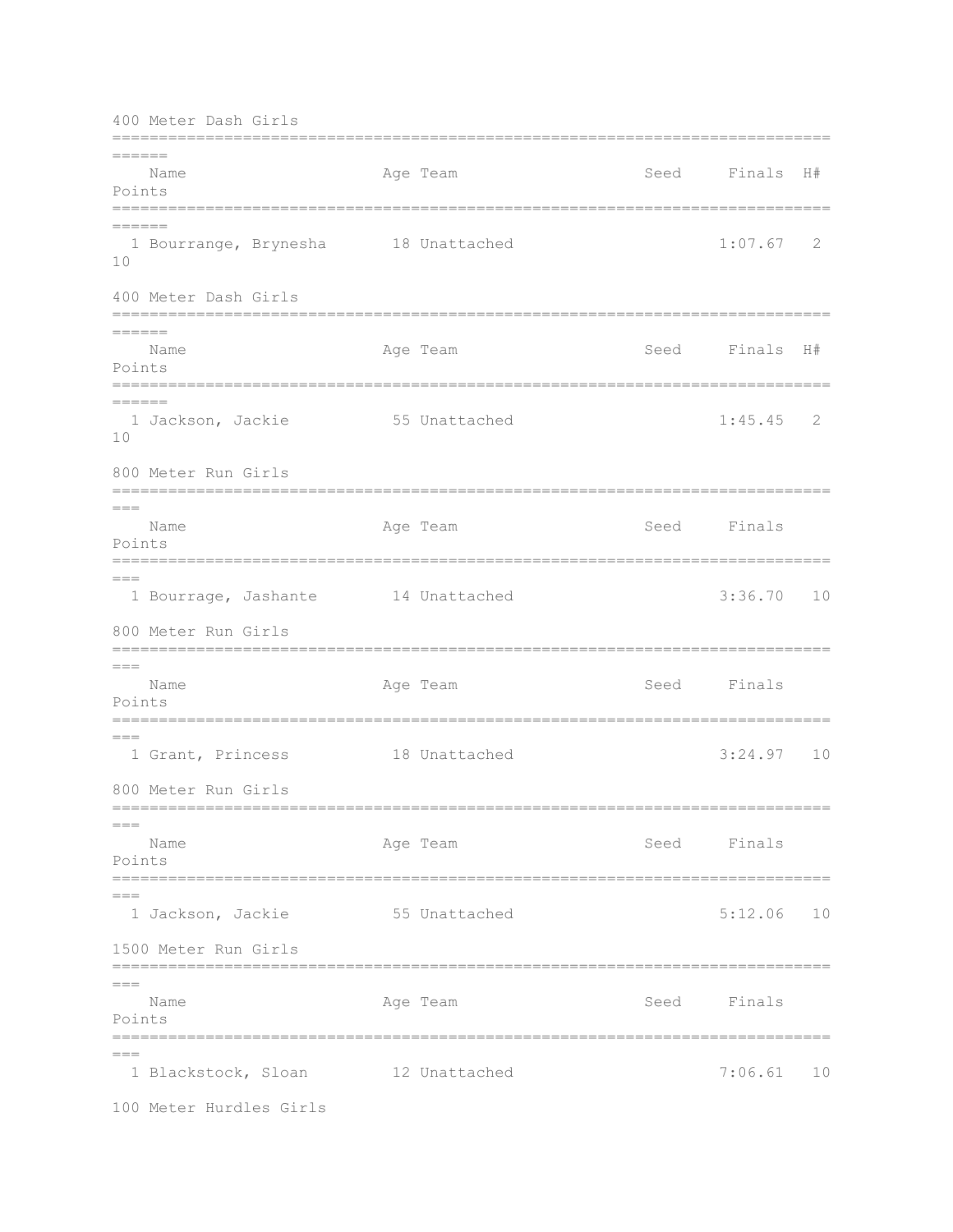=============================================================================  $=$ Name **Age Team** Age Team Seed Finals Points =============================================================================  $---$ 1 Smith, Nase 14 Unattached 20.12 10<br>2 Arringhton, Kyndal 13 Unattached 20.93 8 2 Arringhton, Kyndal 13 Unattached 20.93 8<br>3 Sneed, Ja'eda 14 Unattached 21.30 6 3 Sneed, Ja'eda 14 Unattached 100 Meter Hurdles Girls =============================================================================  $=$ Name **Age Team** Age Team Seed Finals Points ============================================================================= === 1 Watts, D'Ambrah 17 Unattached 19.78 10 300 Meter Hurdles Girls =============================================================================  $=$ Name **Age Team** Age Team Seed Finals Points =============================================================================  $=$  1 Smith, Nase 14 Unattached 55.74 10 300 Meter Hurdles Girls =============================================================================  $=$  Name Age Team Seed Finals Points =============================================================================  $=$ 1 Watts, D'Ambrah 17 Unattached 54.08 10 4x100 Meter Relay Girls =============================================================================  $=$  Team Seed Finals Points =============================================================================  $=$  1 Team Excel 'A' 52.71 10 2 Unattached 'A' 55.10 8 High Jump Girls =============================================================================  $=$ Name **Age Team** Age Team Seed Finals Points =============================================================================  $---$  1 Watts, D'Ambrah 17 Unattached 4-06.00 10 Long Jump Girls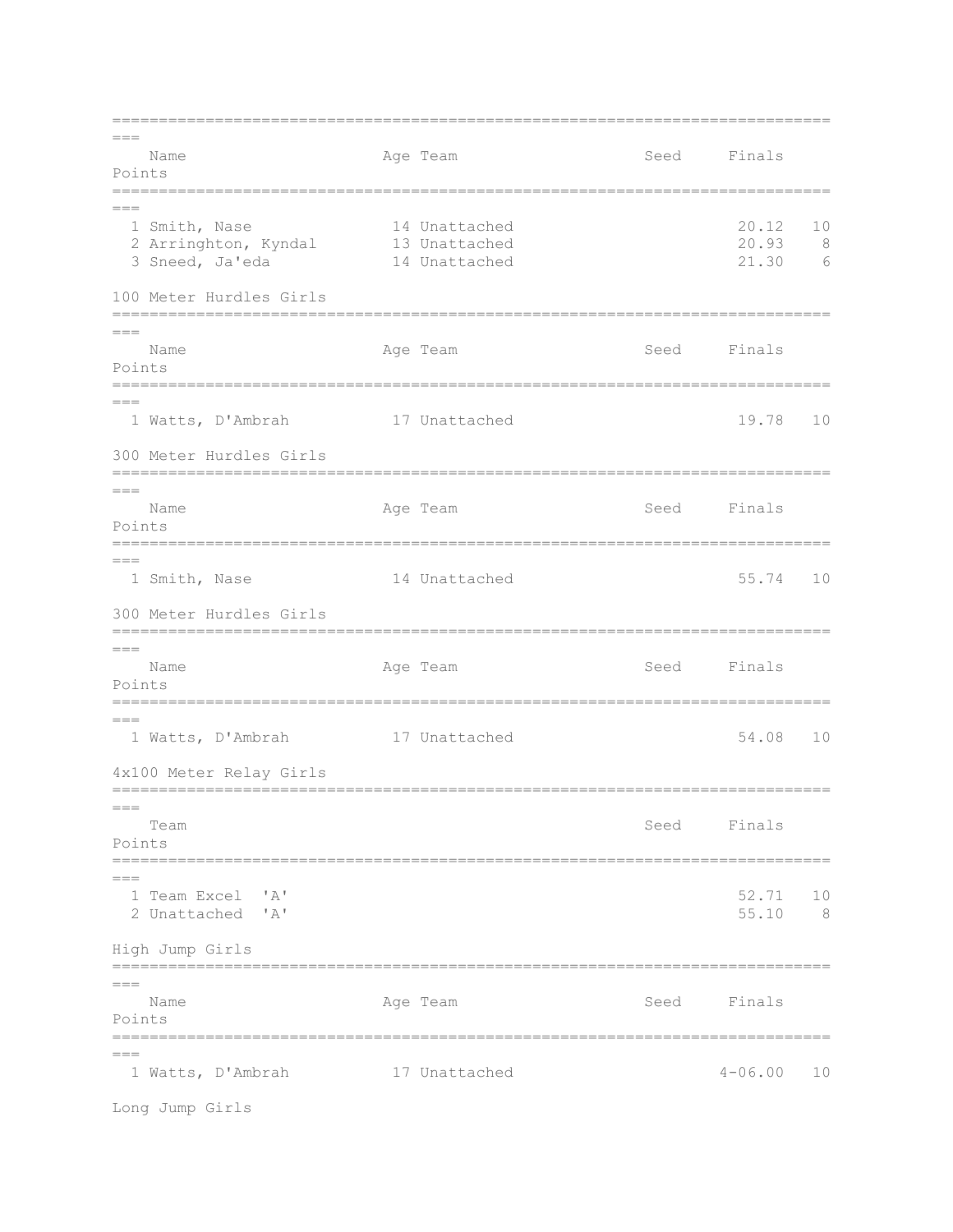=============================================================================  $---$ Name **Age Team** Age Team Seed Finals Points =============================================================================  $---$  1 Truman, Hailey 9 Unattached 7-03.00 10 50 Meter Dash Boys =============================================================================  $=$ Name **Age Team** Age Team Seed Finals Points =============================================================================  $---$  1 Walker, Rylan 8 Unattached 9.27 10 2 Cole, Christian 7 Unattached 9.52 8 2 Cole, Christian 1 Unattached 1 1 9.52 8<br>3 Gowdy, Joel 6 Unattached 1 9.77 6 100 Meter Dash Boys =============================================================================  $=$ Name **Age Team** Age Team Seed Finals Points =============================================================================  $=$  1 Ball, Zackery 8 Unattached 18.67 10 2 Cole, Christian 7 Unattached 21.57 8 3 Walker, Rylan 8 Unattached 21.77 6 4 Gowdy, Joel 6 Unattached 22.13 5 5 Redd, Maxton 8 Unattached 23.45 4 100 Meter Dash Boys ============================================================================= ====== Name **Age Team** Age Team Seed Finals H# Points =============================================================================  $=$  1 Hill, Grant 11 Unattached 12.91 2 10 2 Griffin, Brysen 11 Unattached 13.12 2 8 100 Meter Dash Boys ============================================================================= ====== Name **Age Team Seed Finals H**# Points =============================================================================  $=======$ 1 Garrett, Jamarcus 14 Unattached 12.78 2 10 100 Meter Dash Boys =============================================================================  $=$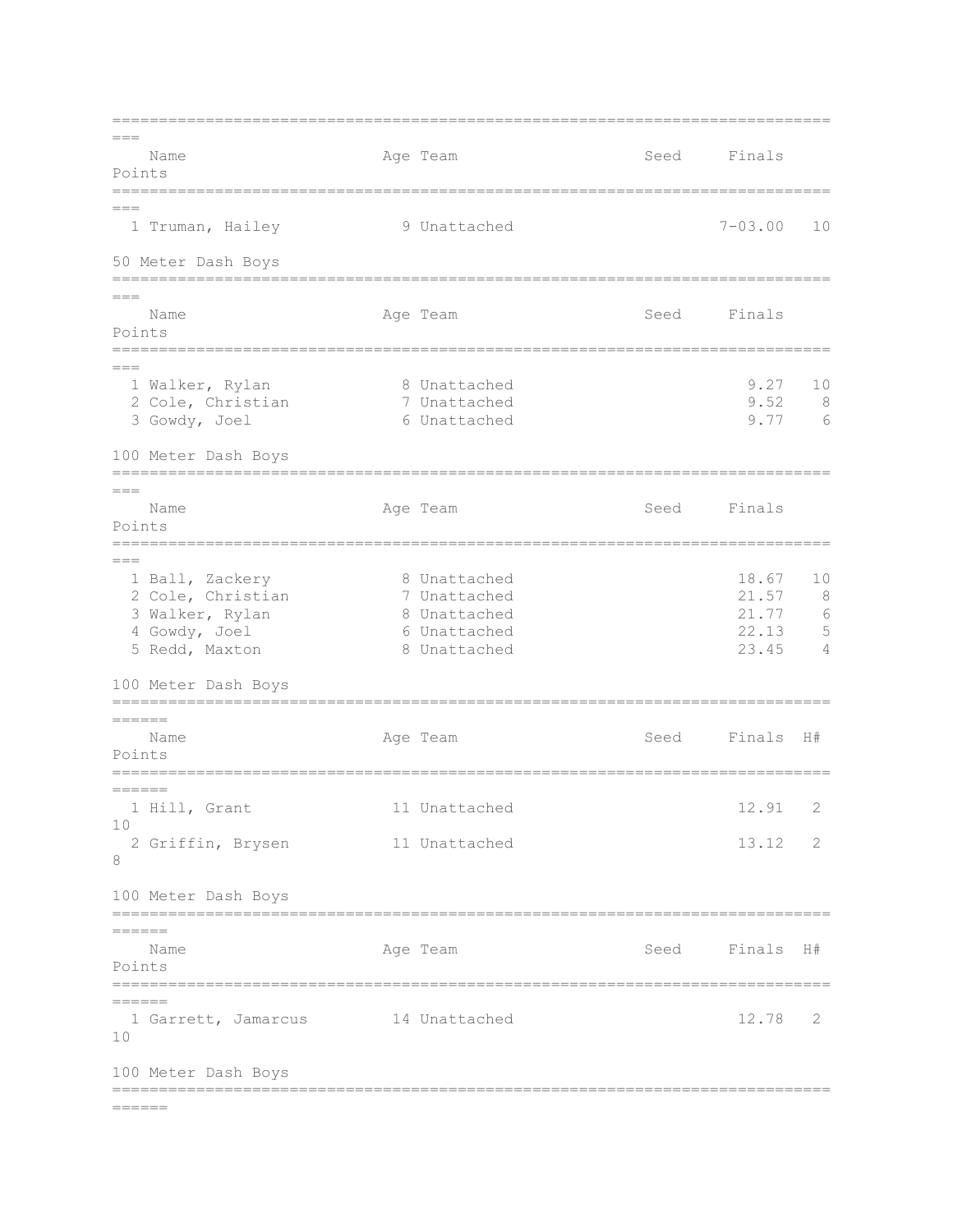| Name<br>Points                                    | Age Team      | Seed | Finals    | H# |
|---------------------------------------------------|---------------|------|-----------|----|
| $=======$                                         |               |      |           |    |
| 1 Moore, Tyler<br>10                              | 15 Unattached |      | 11.34     | 2  |
| 2 Magee, Warrick<br>8                             | 16 Unattached |      | 11.51     | 2  |
| 3 Bickham, Devin<br>6                             | 16 Unattached |      | 11.71     | 2  |
| 100 Meter Dash Boys                               |               |      |           |    |
| $\qquad \qquad \displaystyle =\,=\,=\,=\,=\,=$    |               |      |           |    |
| Name<br>Points                                    | Age Team      | Seed | Finals    | H# |
| $=====$<br>1 Li, Addam                            | 18 Unattached |      | 10.88     | 3  |
| 10<br>2 Wade, Kemarie                             | 17 Unattached |      | 11.31     | 3  |
| 8<br>3 Johnson, Christopher                       | 18 Unattached |      | 11.61     | 3  |
| 6<br>4 Edwards, Tylan                             | 18 Unattached |      | 11.81     | 3  |
| 5<br>5 Smoot, Ezekial<br>4                        | 17 Unattached |      | 11.90     | 3  |
| 100 Meter Dash Boys<br>-------------------------- |               |      |           |    |
| $\qquad \qquad \displaystyle =\,=\,=\,=\,=\,=$    |               |      |           |    |
| Name<br>Points                                    | Age Team      | Seed | Finals H# |    |
| $=$ $=$ $=$ $=$ $=$                               |               |      |           |    |
| 1 Melendez, Hunter<br>10                          | 21 Unattached |      | 10.67     | 4  |
| 2 Carter, Zachery<br>8                            | 20 Unattached |      | 12.50     | 4  |
| 100 Meter Dash Boys                               |               |      |           |    |
| ======<br>Name                                    | Age Team      | Seed | Finals    | H# |
| Points                                            |               |      |           |    |
| $=$ $=$ $=$ $=$ $=$                               |               |      |           |    |
| 1 Hearn, Scottie<br>10                            | 27 Unattached |      | 11.00     | 4  |
| 100 Meter Dash Boys<br>===========                |               |      |           |    |
| ======<br>Name                                    | Age Team      | Seed | Finals H# |    |
| Points                                            |               |      |           |    |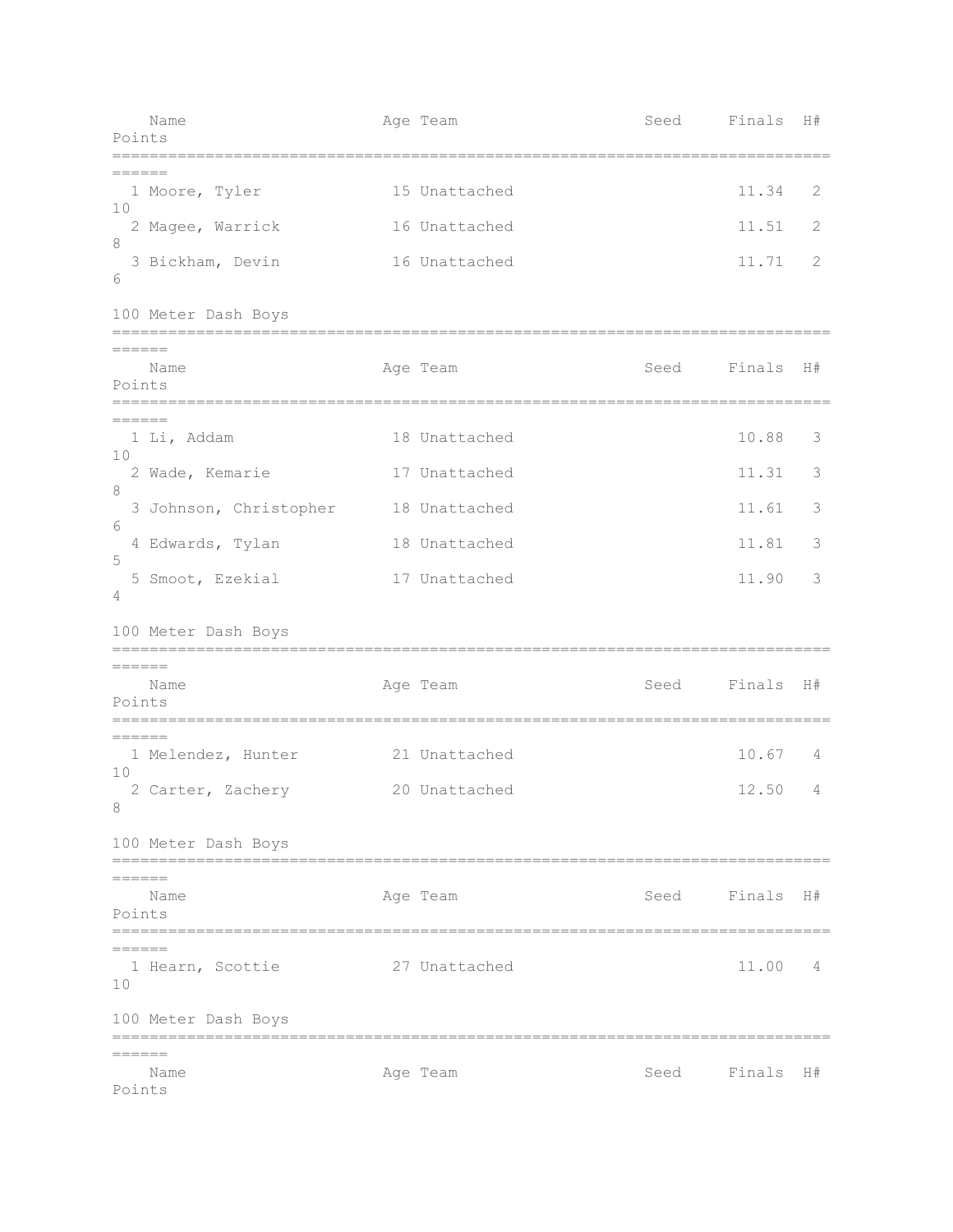=============================================================================  $=$ 1 Redd, Steven 40 Unattached 13.57 5 10 100 Meter Dash Boys ============================================================================= ====== Name **Age Team** Age Team Seed Finals H# Points =============================================================================  $=$  1 Gildea, Ray 68 Unattached 23.70 5 10 200 Meter Dash Boys =============================================================================  $=$ Name **Age Team** Age Team Seed Finals Points =============================================================================  $=$ 1 Griffin, Brysen 11 Unattached 28.67 10<br>2 Hill, Grant 11 Unattached 29.67 8 2 Hill, Grant 11 Unattached 200 Meter Dash Boys =============================================================================  $=$ Name Age Team Seed Finals Points =============================================================================  $=$  1 Garrett, Jamarcus 14 Unattached 27.67 10 2 Clemens, Jordan 14 Unattached 27.89 8 200 Meter Dash Boys =============================================================================  $=$ Name **Age Team Seed Finals H**# Points ============================================================================= ====== 1 Moore, Tyler 15 Unattached 23.56 1  $1<sub>0</sub>$  2 Magee, Warrick 16 Unattached 23.89 2 8 3 Bickham, Devin 16 Unattached 24.12 2 6 4 Abram, Avery 15 Unattached 24.55 1 5 200 Meter Dash Boys =============================================================================  $-$ Name and Age Team Seed Finals H# Points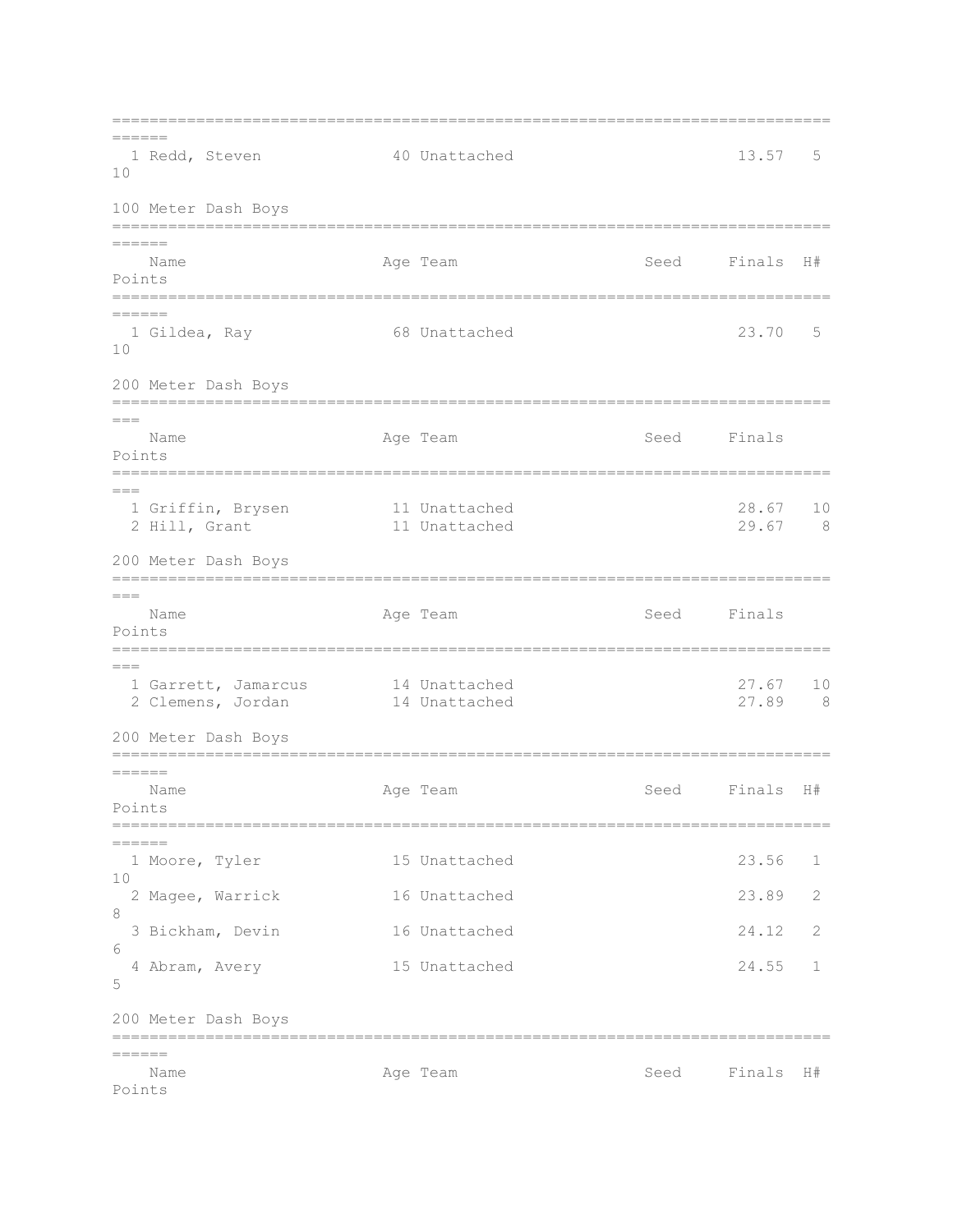=============================================================================  $=$  1 Li, Addam 18 Unattached 22.89 2 10 2 Darden, Shakenya 17 Unattached 23.13 2 8 3 Canerly, Jamal 17 Unattached 24.56 2 6 200 Meter Dash Boys =============================================================================  $=$ Name **Age Team Seed Finals H**# Points ============================================================================= ====== 1 Melendez, Hunter 21 Unattached 22.34 2 10 400 Meter Dash Boys =============================================================================  $=$ Name **Age Team** Age Team Seed Finals Points =============================================================================  $=$  1 Hill, Grant 11 Unattached 1:03.56 10 400 Meter Dash Boys =============================================================================  $=$ Name **Age Team** Age Team Seed Finals Points =============================================================================  $=$ 1 Ray, Semaj 14 Unattached 57.67 10<br>2 Hallford, Evan 13 Unattached 59.87 8 2 Hallford, Evan 400 Meter Dash Boys =============================================================================  $=$ Name **Age Team** Age Team Seed Finals Points ============================================================================= === 1 Atterberry, Jeremiah 15 Unattached 1:01.67 10 2 Ferrell, Jamarion 15 Unattached 1:02.45 8 400 Meter Dash Boys =============================================================================  $=$  Name Age Team Seed Finals H# Points ============================================================================= ====== 1 Wade, Kemarie 17 Unattached 52.34 2  $1<sub>0</sub>$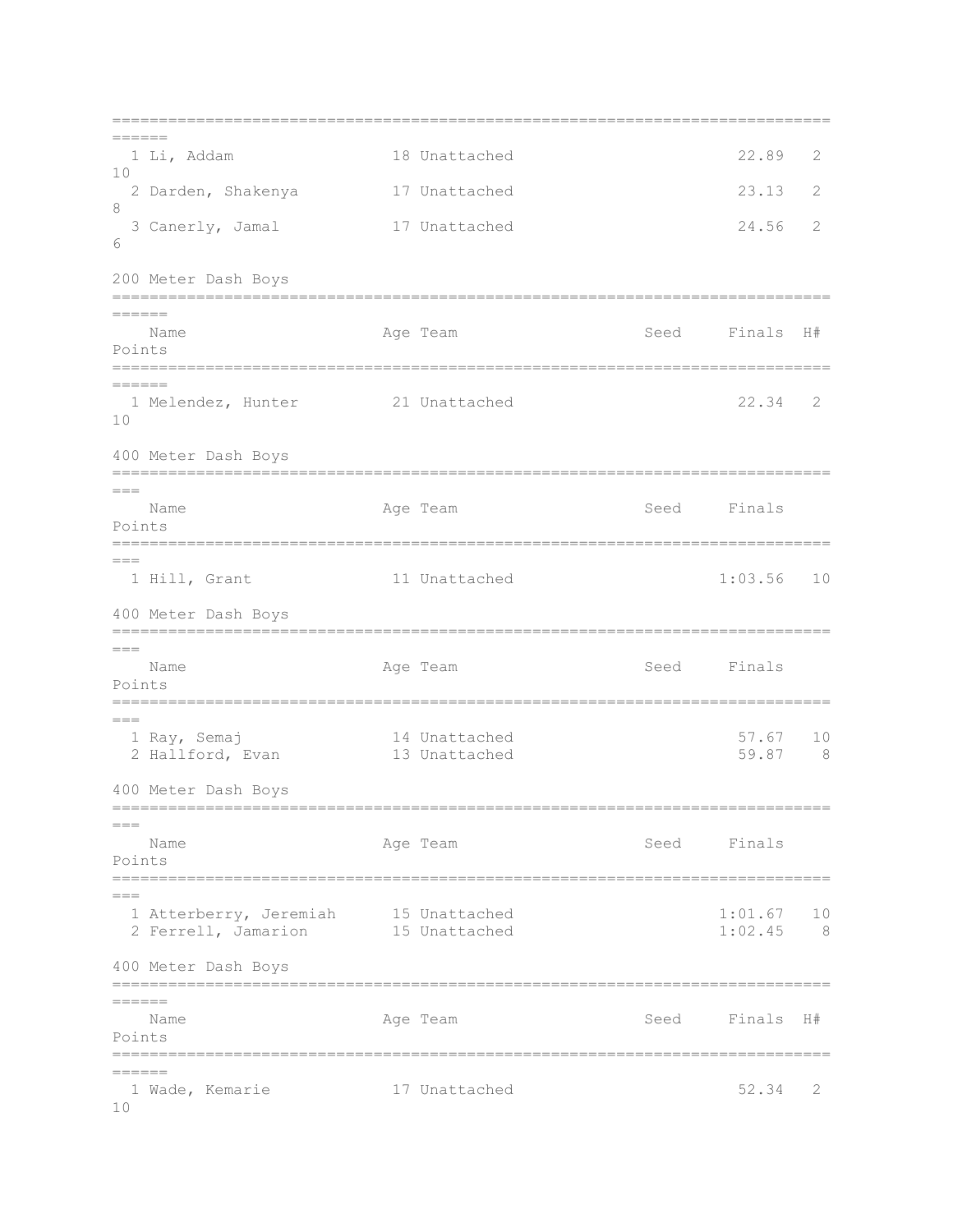```
2 Smoot, Ezekial 17 Unattached 53.35 2
8 
  3 Canerly, Jamal 17 Unattached 54.56 2 
6 
400 Meter Dash Boys
=============================================================================
======
  Name Age Team Age Team Seed Finals H#
Points
=============================================================================
=1 Redd, Steven 40 Unattached 1:25.67 2
10 
400 Meter Dash Boys
=============================================================================
=Name Age Team Age Team Seed Finals H#
Points
=============================================================================
======
  1 Gildea, Ray 68 Unattached 2:15.67 2 
10 
  2 Mann, Noel 71 Unattached 2:25.78 2 
8 
800 Meter Run Boys
=============================================================================
=Name Age Team Age Team Seed Finals
Points
=============================================================================
===
 1 Hallford, Evan 13 Unattached 2:39.84 10 
800 Meter Run Boys
=============================================================================
=Name Age Team Age Team Seed Finals
Points
=============================================================================
= 1 Darden, Shakenya 17 Unattached 2:09.55 10 
800 Meter Run Boys
=============================================================================
=Name Age Team Age Team Seed Finals
Points
=============================================================================
= 1 Carter, Zachery 20 Unattached 2:33.34 10 
800 Meter Run Boys
=============================================================================
=
```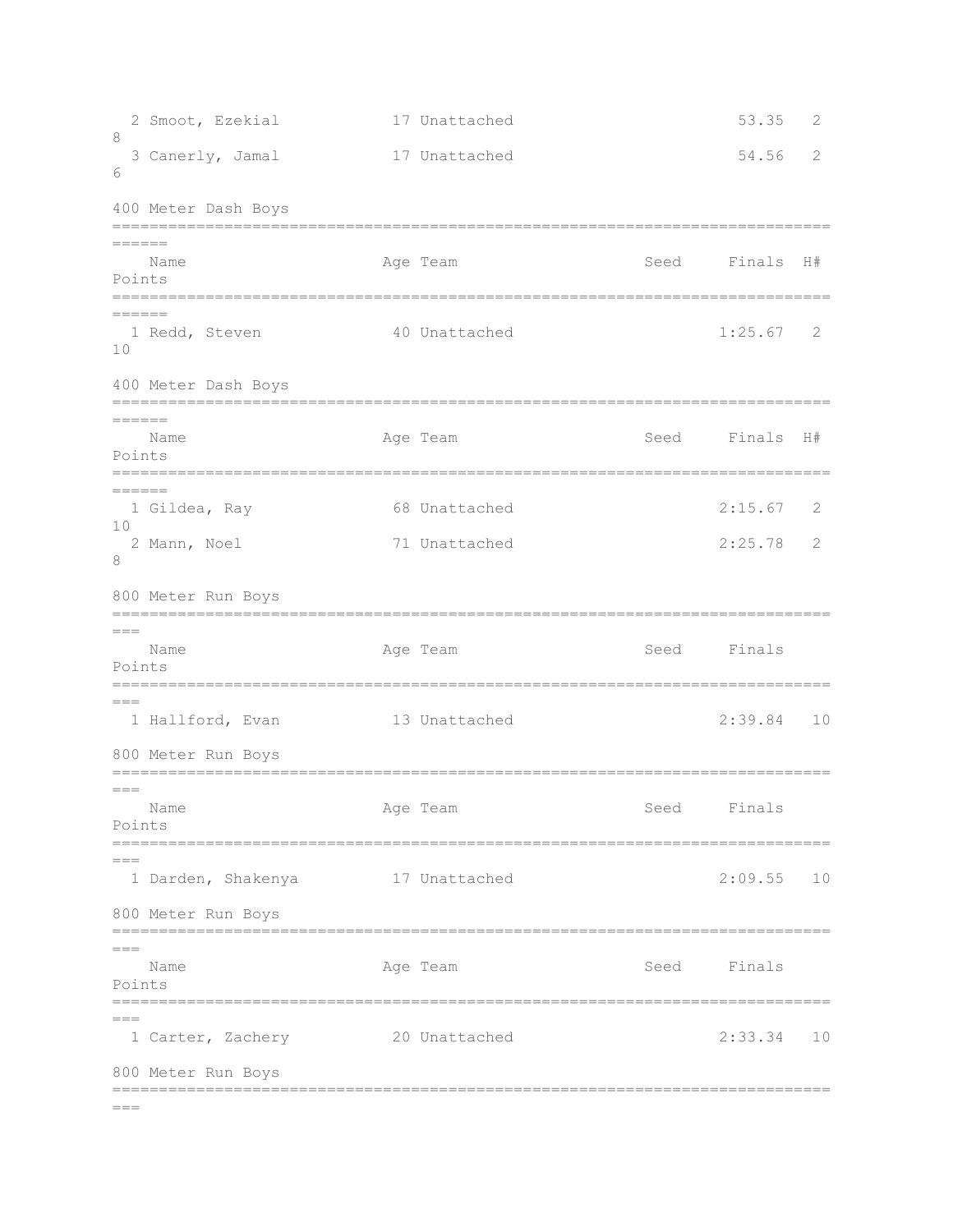| Name<br>Points                              | Age Team                       | Seed                                  | Finals               |           |
|---------------------------------------------|--------------------------------|---------------------------------------|----------------------|-----------|
| $===$<br>1 Redd, Steven                     | 40 Unattached                  |                                       | 3:24.97              | 10        |
| 800 Meter Run Boys                          |                                |                                       |                      |           |
| $===$<br>Name<br>Points<br>========         | Age Team                       | Seed                                  | Finals               |           |
| $===$<br>1 Mann, Noel<br>2 Gildea, Ray      | 71 Unattached<br>68 Unattached |                                       | 4:26.39<br>5:55.36   | 10<br>- 8 |
| 1500 Meter Run Boys<br>==================== |                                |                                       |                      |           |
| $===$<br>Name<br>Points                     | Age Team                       | Seed                                  | Finals               |           |
| $== =$<br>1 Hallford, Evan                  | 13 Unattached                  |                                       | 5:30.72              | 10        |
| 1500 Meter Run Boys                         |                                |                                       |                      |           |
| $===$<br>Name<br>Points<br>_______          | Age Team                       | Seed<br>----------------------------- | Finals               |           |
| $== =$<br>1 Redd, Steven                    | 40 Unattached                  |                                       | 10:07.27             | 10        |
| 1500 Meter Run Boys<br>==================== |                                |                                       |                      |           |
| Name<br>Points<br>=======                   | Age Team                       | Seed<br>=========                     | Finals               |           |
| $== =$<br>1 Mann, Noel<br>2 Gildea, Ray     | 71 Unattached<br>68 Unattached |                                       | 8:10.45<br>9:40.83 8 | 10        |
| 3000 Meter Run Boys                         |                                |                                       |                      |           |
| $= = =$<br>Name<br>Points                   | Age Team                       |                                       | Seed Finals          |           |
| $== =$<br>1 Hallford, Evan                  | 13 Unattached                  |                                       | 12:40.34             | 10        |
| 3000 Meter Run Boys                         |                                |                                       |                      |           |
| $== =$                                      |                                |                                       |                      |           |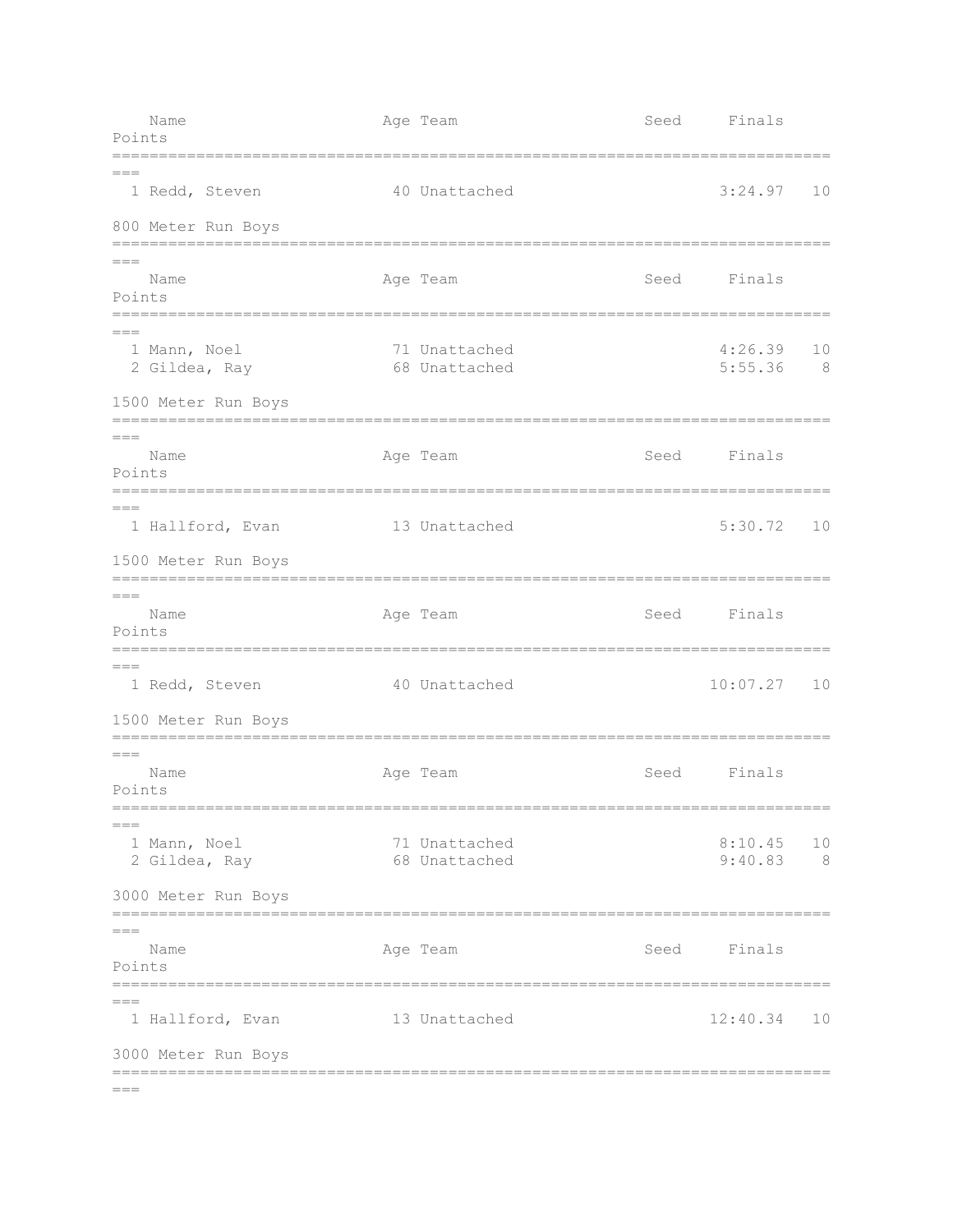Name **Age Team** Age Team Seed Finals Points ============================================================================= === 1 Redd, Steven 40 Unattached 22:09.70 10 3000 Meter Run Boys =============================================================================  $=$ Name **Age Team** Age Team Seed Finals Points =============================================================================  $=$  1 Mann, Noel 71 Unattached 21:16.98 10 110 Meter Hurdles Boys =============================================================================  $=$ Name **Age Team** Age Team Seed Finals Points =============================================================================  $=$  1 Clemens, Jordan 14 Unattached 18.32 2 Jones, Kevin 14 Unattached 19.78 110 Meter Hurdles Boys =============================================================================  $=$ Name Age Team Age Team Seed Finals Points =============================================================================  $=$  1 Abram, Avery 15 Unattached 17.89 300 Meter Hurdles Boys =============================================================================  $---$ Name **Age Team** Age Team Seed Finals Points ============================================================================= === 1 Clemens, Jordan 14 Unattached 46.75 10 300 Meter Hurdles Boys =============================================================================  $=$ Name Age Team Seed Finals Points =============================================================================  $=$  1 Abram, Avery 15 Unattached 47.84 10 300 Meter Hurdles Boys ============================================================================= === Name Age Team Seed Finals Points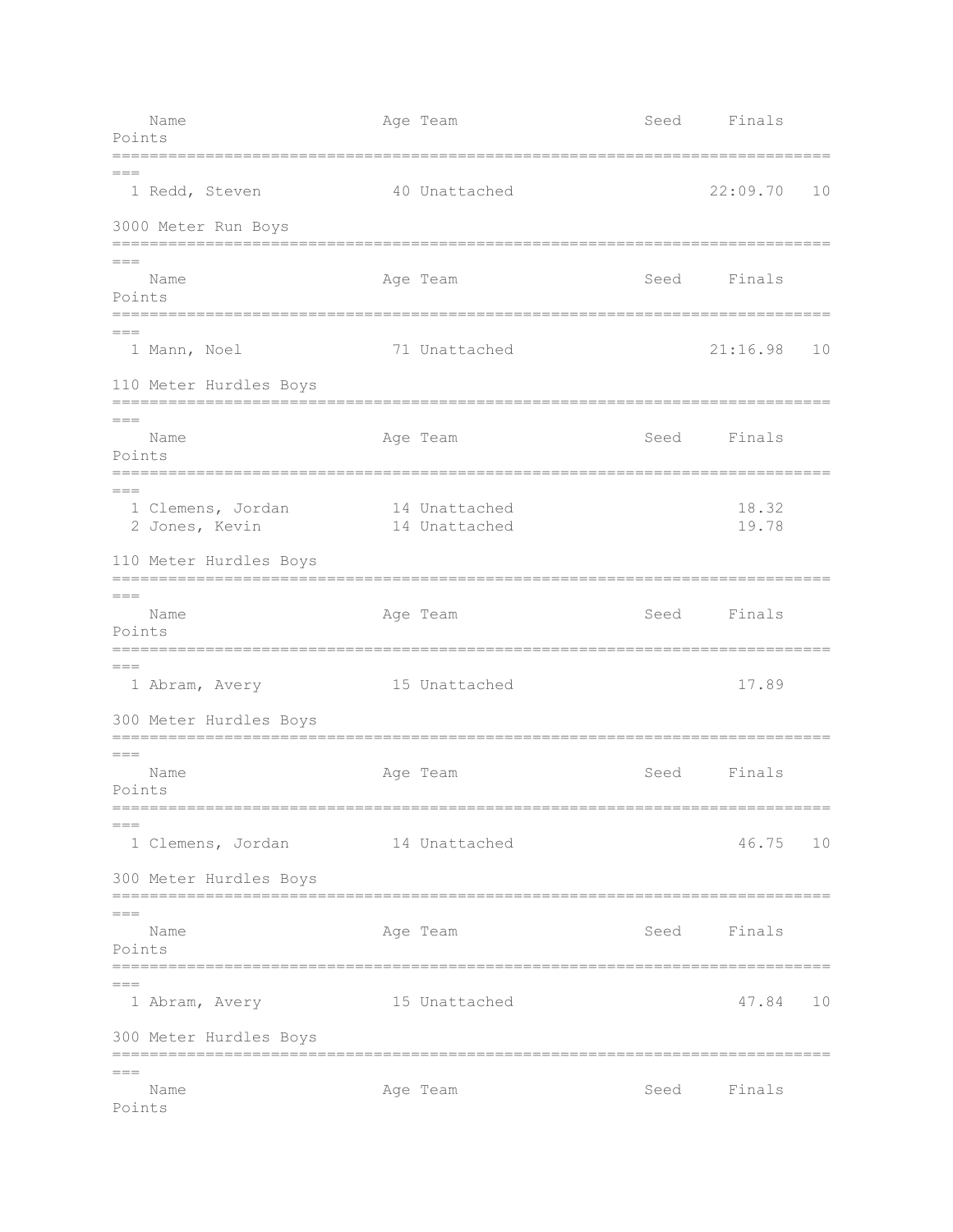=============================================================================  $---$  1 Johnson, Christopher 18 Unattached 50.46 10 300 Meter Hurdles Boys ============================================================================= === Name **Age Team** Age Team Seed Finals Points ============================================================================= === 1 Hearn, Scottie 27 Unattached 38.95 10 4x100 Meter Relay Boys =============================================================================  $=$ Team Seed Finals Points =============================================================================  $---$  1 Unattached 'B' 44.80 10 2 Unattached 'A' 45.60 8 3 Unattached 'C' High Jump Boys =============================================================================  $=$ Name **Age Team** Age Team Seed Finals Points ============================================================================= === 1 Abram, Avery 15 Unattached 5-04.00 10 High Jump Boys =============================================================================  $=$ Name **Age Team** Age Team Seed Finals Points =============================================================================  $=$  $=$  1 Edwards, Tylan 18 Unattached 5-06.00 9 1 Johnson, Christopher 18 Unattached 5-06.00 9 3 Wade, Kemarie 17 Unattached 5-04.00 6 Pole Vault Boys =============================================================================  $=$ Name **Age Team** Age Team Seed Finals Points =============================================================================  $=$  1 Galloway, Matthew 15 Unattached 7-06.00 10 Long Jump Boys =============================================================================

 $=$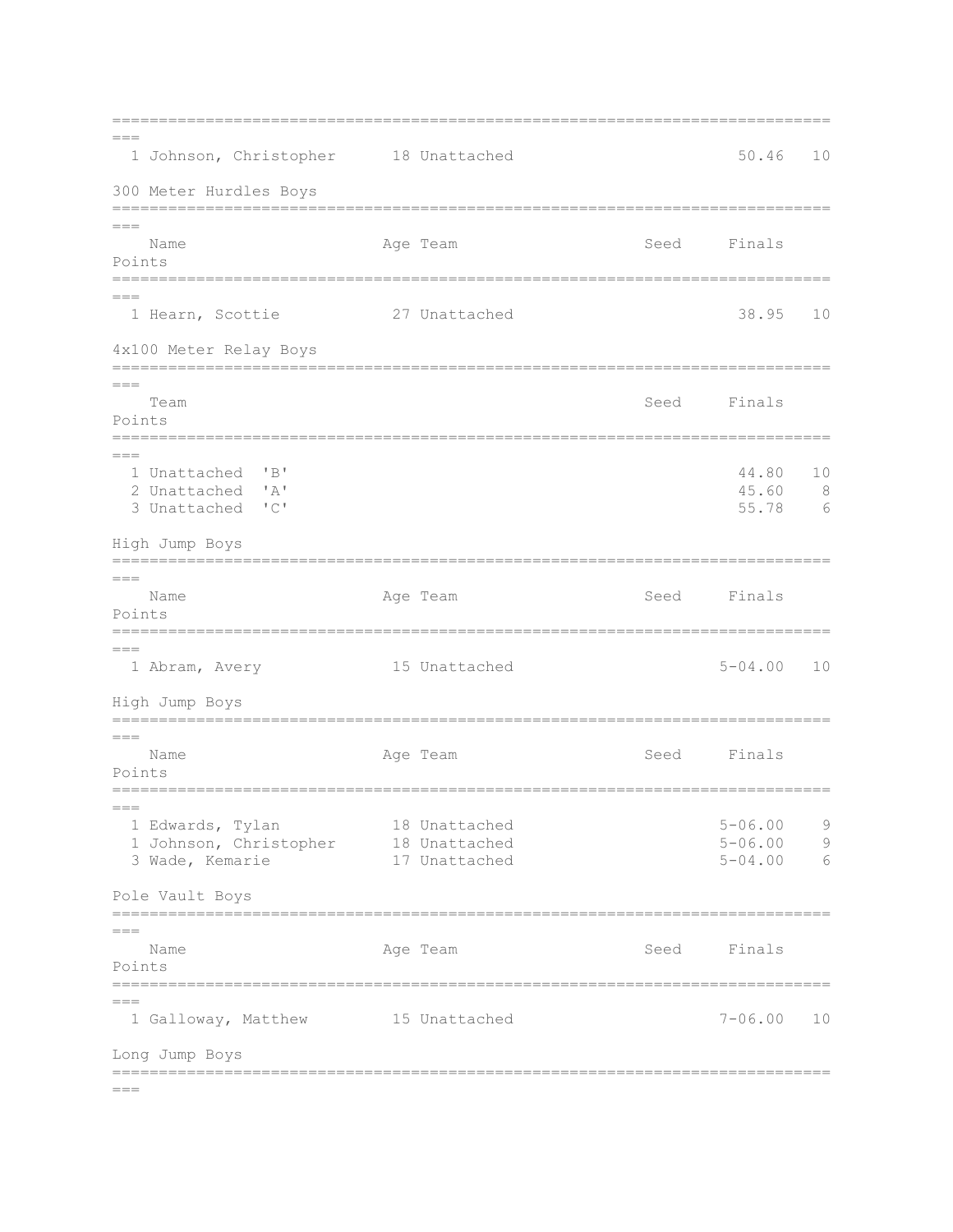Name Age Team Age Team Seed Finals Points =============================================================================  $=$ 1 Ball, Zackery 8 Unattached 8-09.00 10 2 Cole, Christian 7 Unattached 7-09.00 8 3 Gowdy, Joel 6 Unattached 7-04.00 6 4 Walker, Rylan 8 Unattached 7-02.00 5 Long Jump Boys =============================================================================  $=$ Name **Age Team** Age Team Seed Finals Points ============================================================================= === 1 Hill, Grant 11 Unattached 14-02.00 10 Long Jump Boys =============================================================================  $=$ Name Age Team Seed Finals Points ============================================================================= === 1 Johnson, Christopher 18 Unattached 18-09.00 10 2 Edwards, Tylan 18 Unattached 18-06.00 8 Long Jump Boys =============================================================================  $=$ Name **Age Team** Age Team Seed Finals Points =============================================================================  $=$  1 Carter, Zachery 20 Unattached 17-01.00 10 Shot Put Boys =============================================================================  $=$ Name **Age Team** Age Team Seed Finals Points ============================================================================= === 1 McPhee, Thelonious 14 Unattached 33-04.00 10 Shot Put Boys ============================================================================= === Name Age Team Seed Finals Points =============================================================================  $=$ 1 Drennnan, Devan 16 Unattached 1988 1988 10

Shot Put Boys